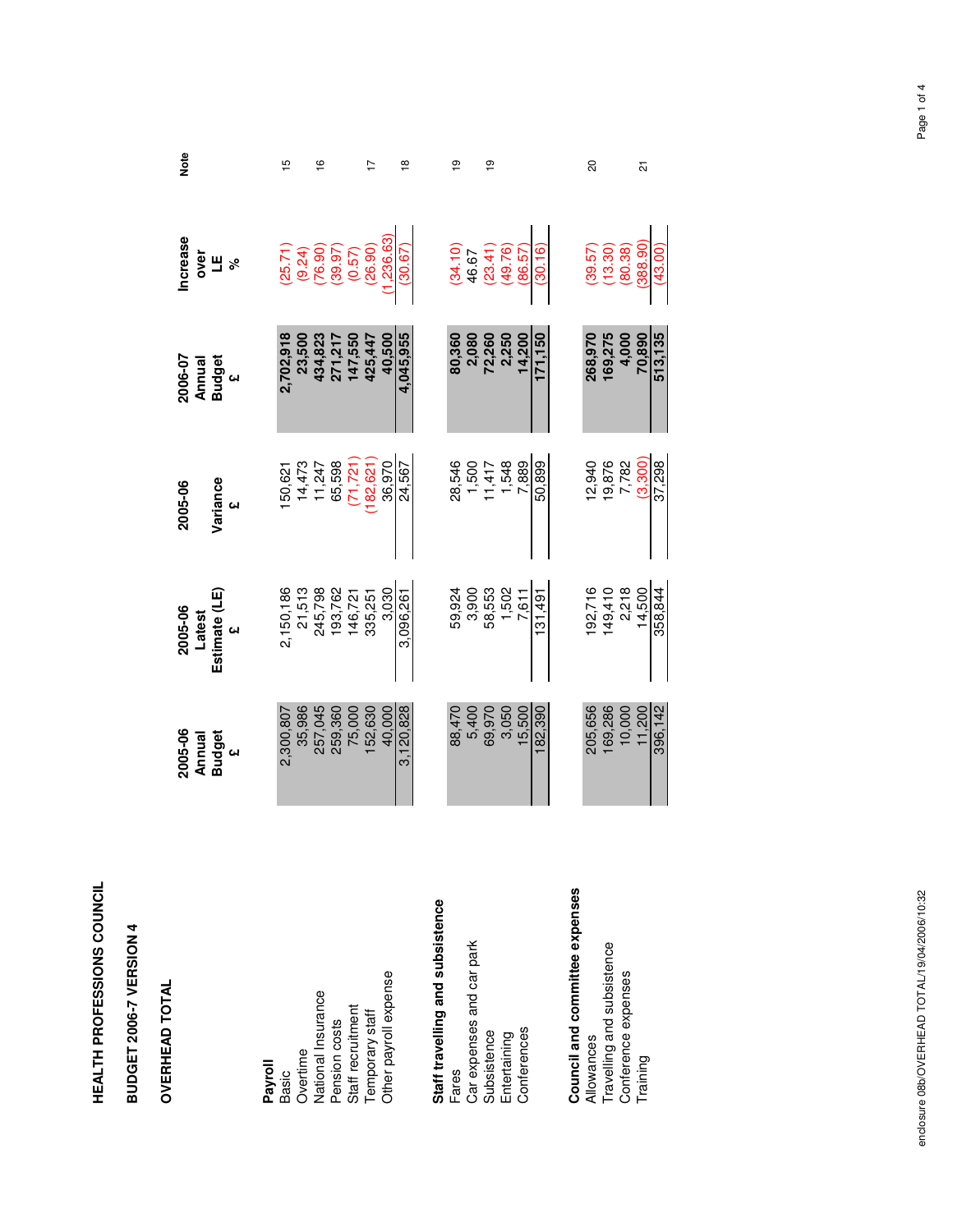|                                  | 2005-06                    | 2005-06                                      | 2005-06                                                                         | 2006-07                                    | <b>Increase</b>                                                                                  | Note           |
|----------------------------------|----------------------------|----------------------------------------------|---------------------------------------------------------------------------------|--------------------------------------------|--------------------------------------------------------------------------------------------------|----------------|
|                                  | Annual                     | Latest                                       |                                                                                 | Annual                                     | over                                                                                             |                |
|                                  | <b>Budget</b><br><b>CH</b> | Estimate (LE)                                | Variance<br>щ                                                                   | Budget<br>$\omega$                         | Ш<br>ৡ                                                                                           |                |
| Property services                |                            |                                              |                                                                                 |                                            |                                                                                                  |                |
| Business rates                   | 48,530                     | 41,652                                       | 6,878                                                                           |                                            | 45.32                                                                                            | 23             |
| <b>Water</b>                     | 900                        | 1,267                                        |                                                                                 | 60,530<br>1,876                            | (48.07)                                                                                          | 22             |
| Electricity                      | 12,600                     | 15,815                                       | (367)<br>(3,215)<br>(1,852)                                                     | 20,475                                     | (29.47)                                                                                          | 22             |
| Gas                              | 3,000                      |                                              |                                                                                 | 4,860                                      |                                                                                                  |                |
| Cleaning contractors             | 22,800                     | 4,852<br>22,256                              | 544                                                                             | 28,200                                     | $(0.17)$<br>(26.71)                                                                              | 22             |
| Cleaning materials               | 9,250                      | 9,998                                        | (748)                                                                           | <b>10,563</b><br>12,623                    | (5.65)                                                                                           |                |
| Waste disposal                   | 10,080                     | 7,384                                        | 2,696                                                                           |                                            |                                                                                                  |                |
| Repairs and maintenance          | 12,900                     | 35,389                                       | $(22, 489)$<br>1, 159                                                           | 39,000                                     | $(70.96)$<br>$(10.20)$<br>$(71.51)$                                                              |                |
| Maintenance contracts            | 5,724<br>8,000             | 4,565                                        |                                                                                 | 7,829<br>13,500                            |                                                                                                  | 22             |
| Security                         |                            |                                              | 8,000                                                                           |                                            | 0.00                                                                                             |                |
| Building Refurbishment           | 90,000                     | 98,408                                       | (8,408)                                                                         | 130,000                                    | (32.10)                                                                                          | 23             |
| Property depreciation            | 24,000                     | 42,779                                       | 18,779                                                                          | 44,856                                     | (4.86)                                                                                           |                |
|                                  | 247,784                    | 284,365                                      | 36,581                                                                          | 374,312                                    | (31.63)                                                                                          | $\overline{2}$ |
|                                  |                            |                                              |                                                                                 |                                            |                                                                                                  |                |
| Office services                  |                            |                                              |                                                                                 |                                            |                                                                                                  |                |
| Printing and stationery          | 446,892                    | 475,684<br>4,120<br>420                      | (28, 792)                                                                       | 422,337                                    | 11.21                                                                                            | 24             |
| Photocopying                     | 7,200                      |                                              | 3,080                                                                           | 7,200                                      | (74.77)                                                                                          |                |
| Microfilming                     | 432                        |                                              | $\tilde{c}$                                                                     | 432                                        |                                                                                                  |                |
| Postage                          | 260,000                    | 176,376<br>29,826<br>9,540                   | 83,624                                                                          | 216,647                                    | $(2.86)$<br>$(22.83)$<br>$(17.04)$                                                               | 25             |
| Telephone                        | 34,908                     |                                              |                                                                                 | 34,908                                     |                                                                                                  |                |
| Mobile telephone & Data Links    | 5,580                      |                                              |                                                                                 |                                            |                                                                                                  |                |
| Fax                              |                            |                                              |                                                                                 |                                            |                                                                                                  |                |
| Couriers                         | 1,750<br>5,250             |                                              |                                                                                 |                                            |                                                                                                  |                |
| Office equipment < £1000         | 30,250                     | 692<br>5,118<br>21,418                       | 5,082<br>(3,960)<br>(3,960)<br>(3,982<br>(12,223)<br>(16,041<br>16,041<br>5,333 | 9,236<br>1,750<br>5,250<br>5,250<br>30,250 | $\begin{array}{c} 3.19 \\ (152.74) \\ (2.58) \\ (41.24) \\ 100.00 \\ 22.50 \\ 16.14 \end{array}$ |                |
| Office equipment rental          | 3,500                      |                                              |                                                                                 |                                            |                                                                                                  |                |
| Staff catering                   | 14,450<br>11,295           |                                              |                                                                                 |                                            |                                                                                                  |                |
| Other office services            |                            |                                              |                                                                                 | 7,350<br>19,722<br>34,010                  |                                                                                                  |                |
| Room Hire                        | 39,250                     | 4,205<br>9,484<br>23,209<br>23,209<br>84,667 |                                                                                 |                                            | (46.54)                                                                                          |                |
| Depreciation of office equipment | 90,000                     |                                              |                                                                                 | 83,000                                     | 1.97                                                                                             |                |
|                                  | 950,757                    | 868,275                                      | 82,482                                                                          | 872,092                                    | (0.44)                                                                                           |                |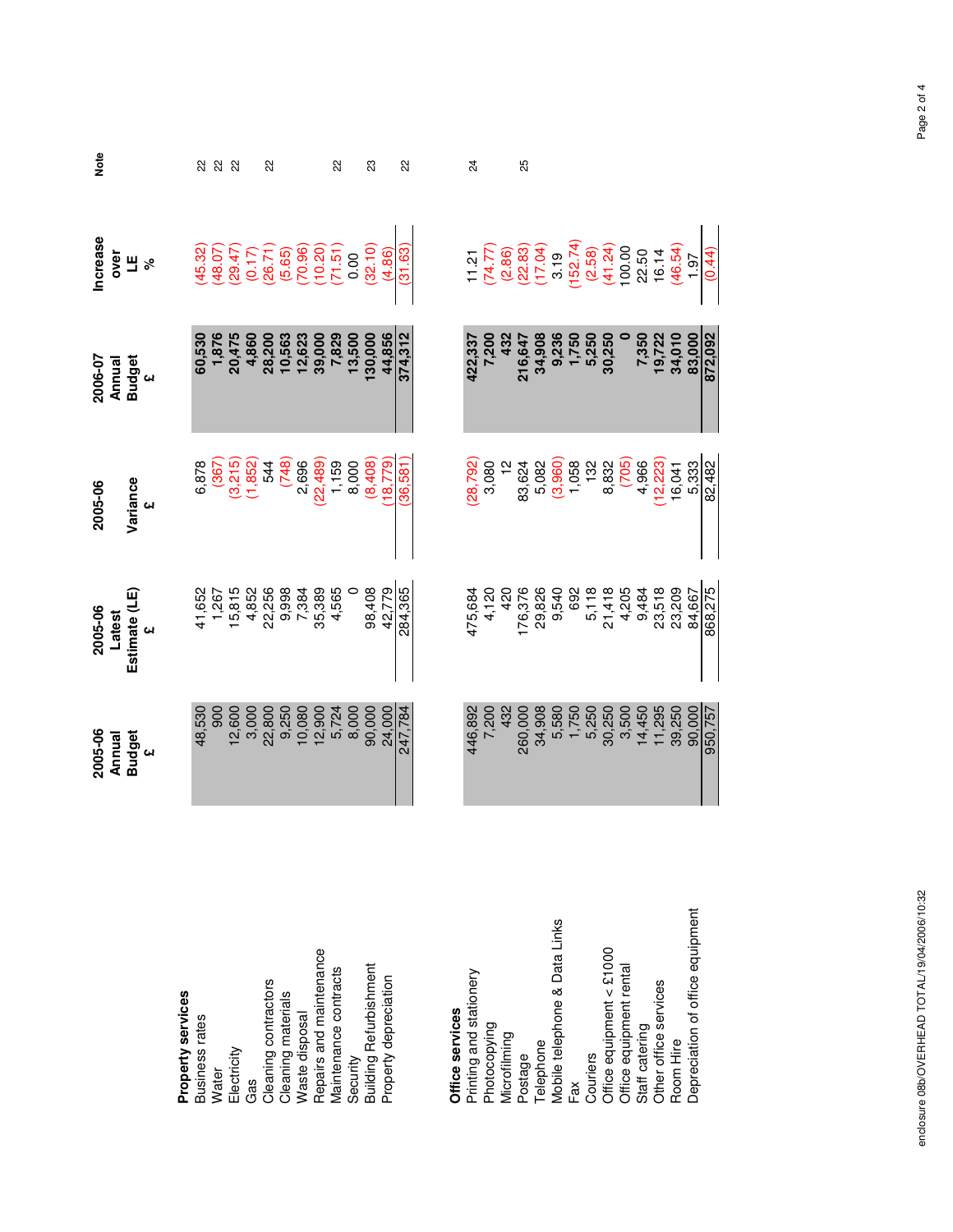|                                               | 2005-06<br>Annual | 2005-06<br>Latest | 2005-06   | 2006-07<br>Annual | <b>Increase</b><br>over | Note |
|-----------------------------------------------|-------------------|-------------------|-----------|-------------------|-------------------------|------|
|                                               | <b>Budget</b>     | Estimate (LE)     | Variance  | <b>Budget</b>     | Щ                       |      |
|                                               | ĢΝ                | cн                |           | <b>CH</b>         | ಸಿ                      |      |
| Computer services                             |                   |                   |           |                   |                         |      |
| Hardware < £1000                              | 10,600            | 7,301<br>7,318    | 3,299     | 11,250            | (54.09)                 | 26   |
| Hardware maintenance                          | 8,300             |                   | 982       | 4,600             | 37.14                   |      |
| Software Systems                              | 304,500           | 35,885            | 268,615   | 55,000            | (53.27                  |      |
| Software licenses                             | 59,060            | 46,910            | 12,150    | 59,660            | 27.18)                  | 27   |
| Systems support                               | 62,532            | 59,556            | 2,976     | 71,000            | 19.22                   |      |
| Internet maintenance                          | 23,280            | 93,676            | (70, 396) | 97,738            | (4.34)                  |      |
| Computer media and sundries                   | 15,000            | 9,216             | 5,784     | 15,000            | (62.76)                 |      |
| Disaster contingency plan                     | 72,983            | 33,924            | 39,059    | 34,120            | (0.58)                  |      |
| Computer training                             | 20,550            | 14,317            | 6,233     | 10,000            | 30.15                   |      |
| Other computer services costs                 | 8,000             | 7,066             | 934       | 19,000            | 168.91                  |      |
| IT Security - Backup Offsite etc              |                   | 1,206             | (1, 206)  |                   | 100.00                  |      |
| T Hardware Disposals                          |                   | $\circ$           |           |                   | 0.00                    |      |
| Hardware depreciation                         | 576,000           | 548,455           | 27,545    | 394,854           | 28.01                   | 28   |
|                                               | ,160,805          | 864,830           | 295,975   | 72,222            | $-10.71$                |      |
| Communications                                |                   |                   |           |                   |                         |      |
| Advertising                                   | 225,000           | 225,000           |           | 228,000           | (1.33)                  | 29   |
| Annual Reports (Design, Distribute)           | 19,000            | 19,000            |           | 16,200            | 14.74                   |      |
| Brochures (Design, Distribute)                | 29,375            | 12,593            | 16,782    | 45,150            | (258.54)                | 30   |
| <b>HPC Consultation Events</b>                | 20,000            |                   | 20,000    | 18,960            | 0.00                    |      |
| Grandparenting Communications                 | 5,000             | 523               | 4,477     |                   | 100.00                  |      |
| Listening Events                              | 28,200            | 28,422            | (222)     | 29,880            | (5.13)                  |      |
| Lobbying                                      | 68,750            | 39,079            | 29,671    |                   | 100.00<br>100.00        |      |
| PR Advisors                                   | 38,500            | 45,522            | (7,022)   |                   |                         |      |
| Market Research                               | 58,750            | 69,266            | (10,516)  | 23,500            | 66.07                   |      |
| Registrant Comms & Internal                   | 35,250            | 10,852            | 24,398    |                   | 100.00                  |      |
| <b>Translations</b>                           | 7,050             | 336               | 6,714     | 3,150             | (837.50)                |      |
| Stakeholder Communications                    | 20,000            | 284               | 19,716    | 16,450            | (5,692.25)              | 5    |
| Standards of Proficiency (Design, Prod, Dist) | 19,800            | $\circ$           | 19,800    | 25,000            | 0.00                    |      |
| Web Site                                      | 29,375            | 18,808            | 10,567    | 41,740            | (121.93)                | 32   |
| Partners Annual Conference                    |                   | 304               | (304)     | 148,280           | (48,676.32              | 33   |
| Marketing & Promotions                        | 12,000            | 1,682             | 10,318    | 12,560            | (646.55)                |      |
| Conference Attendance                         | 10,000            | 14,171            | (4,171)   | 13,000            | 8.26                    |      |
| General Events (Internal & External)          | 28,000            | 28,000            |           | 40,725            | (45.45)                 | 34   |
| Media Relations - Press Event Launch          |                   | 1,146             | (1, 146)  | 56,400            | (4, 821.47              | 35   |
| Welsh Language Scheme                         | 15,000            |                   | 15,000    |                   | 0.00                    |      |
|                                               | 669,050           | 514,987           | 154,063   | 718,995           | (39.61)                 |      |
| Partners                                      |                   |                   |           |                   |                         |      |
| Partners Recruitment                          | 84,200            | 19,347            | 64,853    | 26,700            | (38.01)                 | 36   |